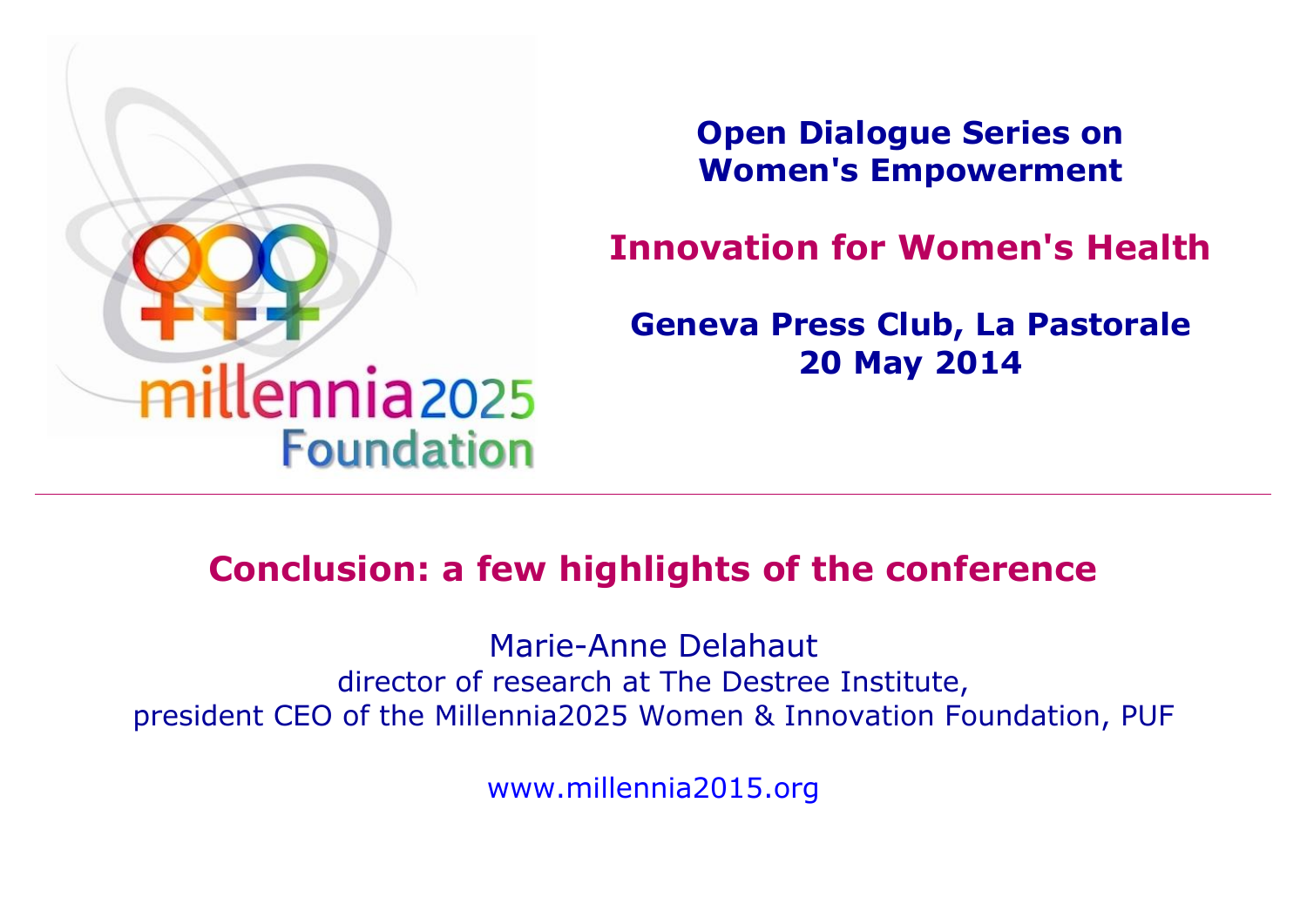



## **1 Introductory remarks and outline of the Open Dialogue Series**

Dr. Marie-Charlotte **Bouësseau**, Adviser, Service Delivery and Safety, World Health Organization

Innovation=> mainly developed considering maternity care:

- Ethical and scientific evidence
- Respect for individuals, their needs and expectation,
- Dignity, justice, autonomy, protection of vulnerable people;
- Good governance
- Ethics

- We absolutely need to be proactive, to anticipate the problems, it is a winwin operation.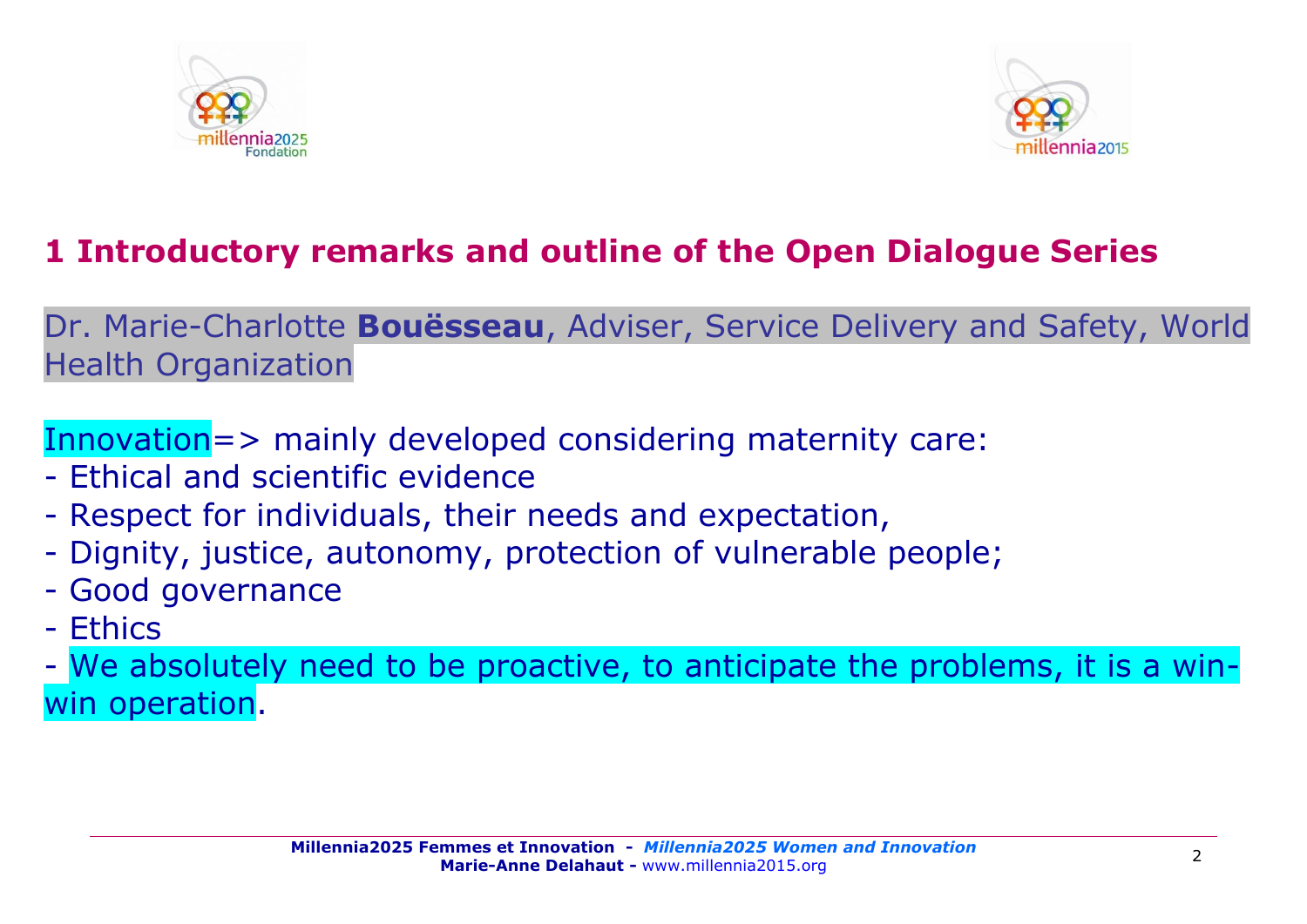



Dr. Véronique Inès **Thouvenot**, Co-Founder, Millennia2025 Foundation The Women Observatory for eHealth: WeObservatory, Innovation for Women's Health

- Huge network using digital solidarity;
- we have dreams, a mission and action plans;
- Global action plans 2012-2025;
- Importance to have guidelines, to implement the projects, and to share our values, ethics and method;
- Putting more women in the arena of telemedicine and WeHealth;
- Connecting Nurses projects;
- Nurses pioneering eHealth in the world (English, French and Spanish);
- WeObservatory: Innovation and care, Share and learn, Submit projects;
- Connecting Nurses, Connecting Midwives, …
- Selected projects 2012, 2013: all online;
- What next: lesson learnt and selection of new projects.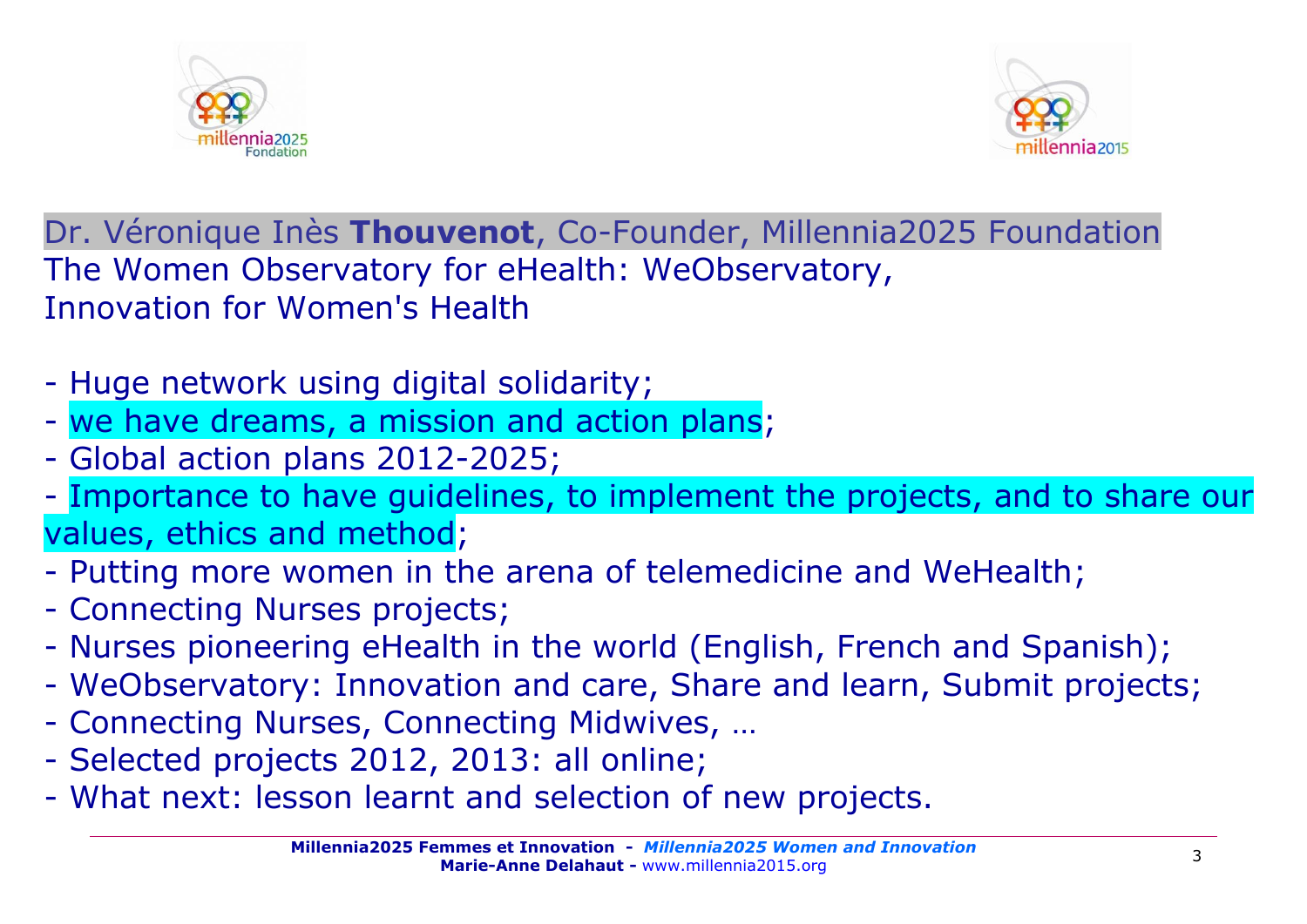



# **2. Innovation and digital solidarity for women's health**

Dr. Jordi **Serrano Pons**, CEO and Founder, UniversalDoctor

- Video show, Universal Women
- UniversalNurseSpeaker: Articulating language may be the most important innovation in the world. A challenge is to make understand the language to gain time.
- Universal Doctor Speaker: eHealth tool facilitating multilingual communication between health care personnel and patients.
- UniversalNurses Speaker: helps you when you need it most!
- Tailored for nurses: 6 languages Topics: general communication, treatments, procedures, …
- UniversalDoctor: facilitates medical visits, provides audio and text translation

 $\Rightarrow$  works in transversality with other tools, using the best techniques ITC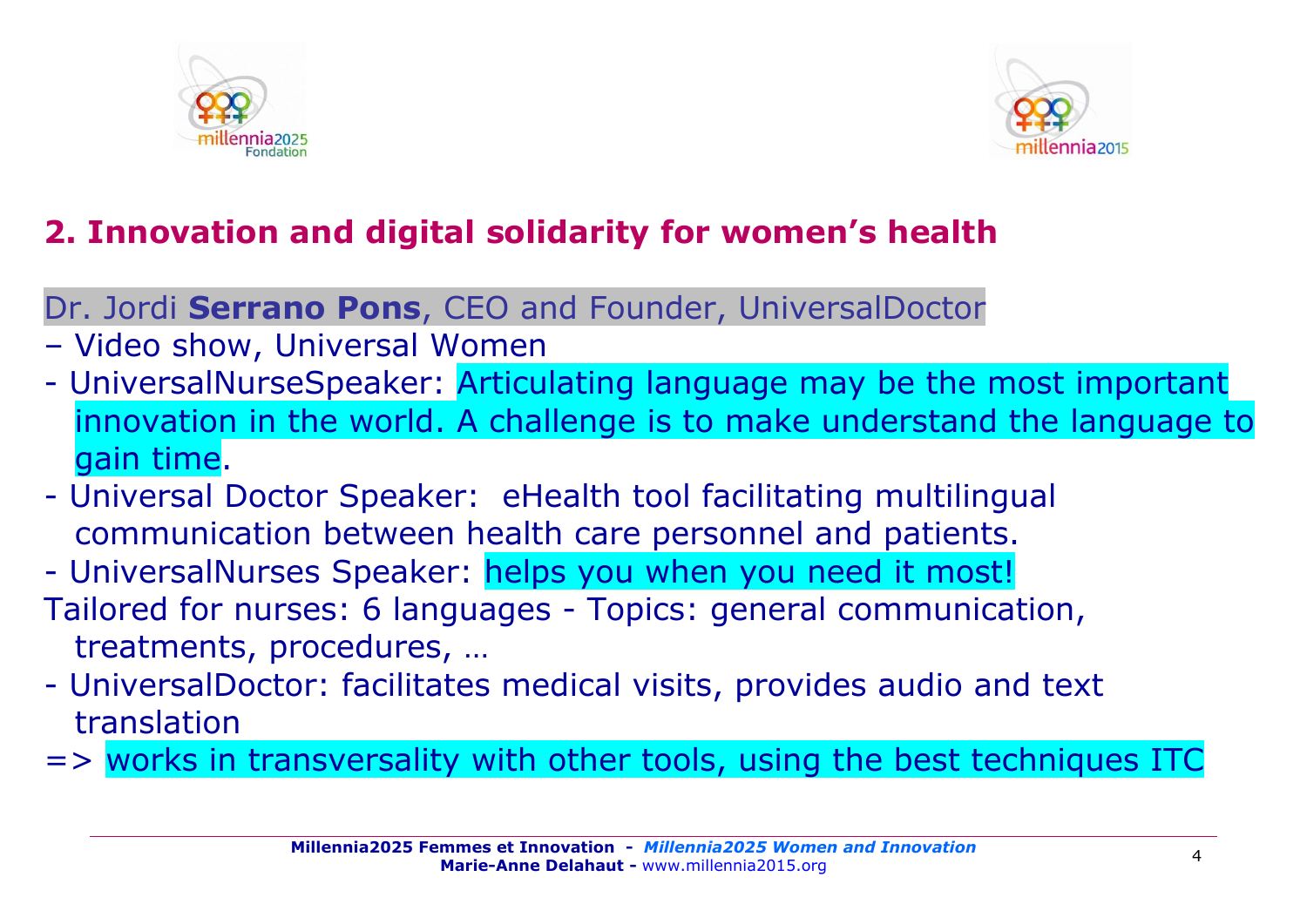



- Working together helps developing ICT tools for capacity-building of community health workers. Mrs. Sylvie **Coumel**, Connecting Nurses, Connecting Midwifes Connecting Nurses, created in 2011, to enhance and highlight innovation among nurses connections worldwide A new baby this year with Connecting Midwives: using social media to connect people together, on the same model, in the framework of the Millennia2025 WeObservatory.

Caty **Forget**, SANOFI-Espoir Foundation

The major challenge to women: every minute two women are dying giving birth: midwives play a major role. An interactive platform to help gather and encourage them.

Nurses are changing of the lives of patients, all over the world. The must share and learn from each other. An ocean of ideas to share thanks to Connecting Nurses : smart ways to improve health.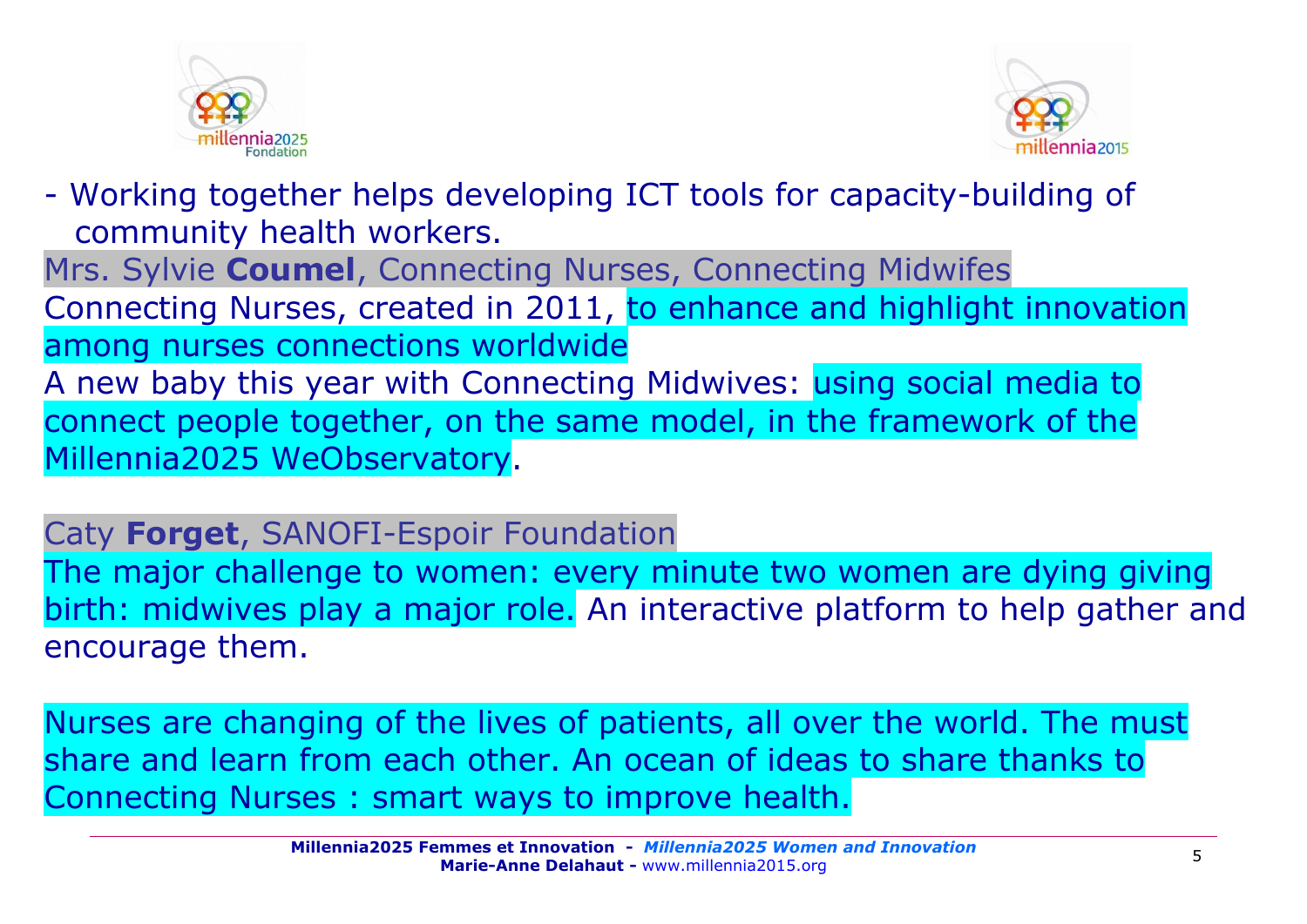



Connecting Midwives (video): When women and babies die, it means a great loss for humanity development and economy.

SANOFI Espoir Foundation, to offer midwives a dedicated platform to share their ideas, knowledge and experience. Learning of each other is very important, the selected projects announced on the International Midwives day (5 May).

Mr. Laurent **Dieterich**, Bus. Architect, Secure Collaboration

- 1. Privacy is a right
- 2. Confidentiality is an ethical duty, a question of respect.
- 3. Security is a technical must.
- 4. Digital collaboration is the way to work.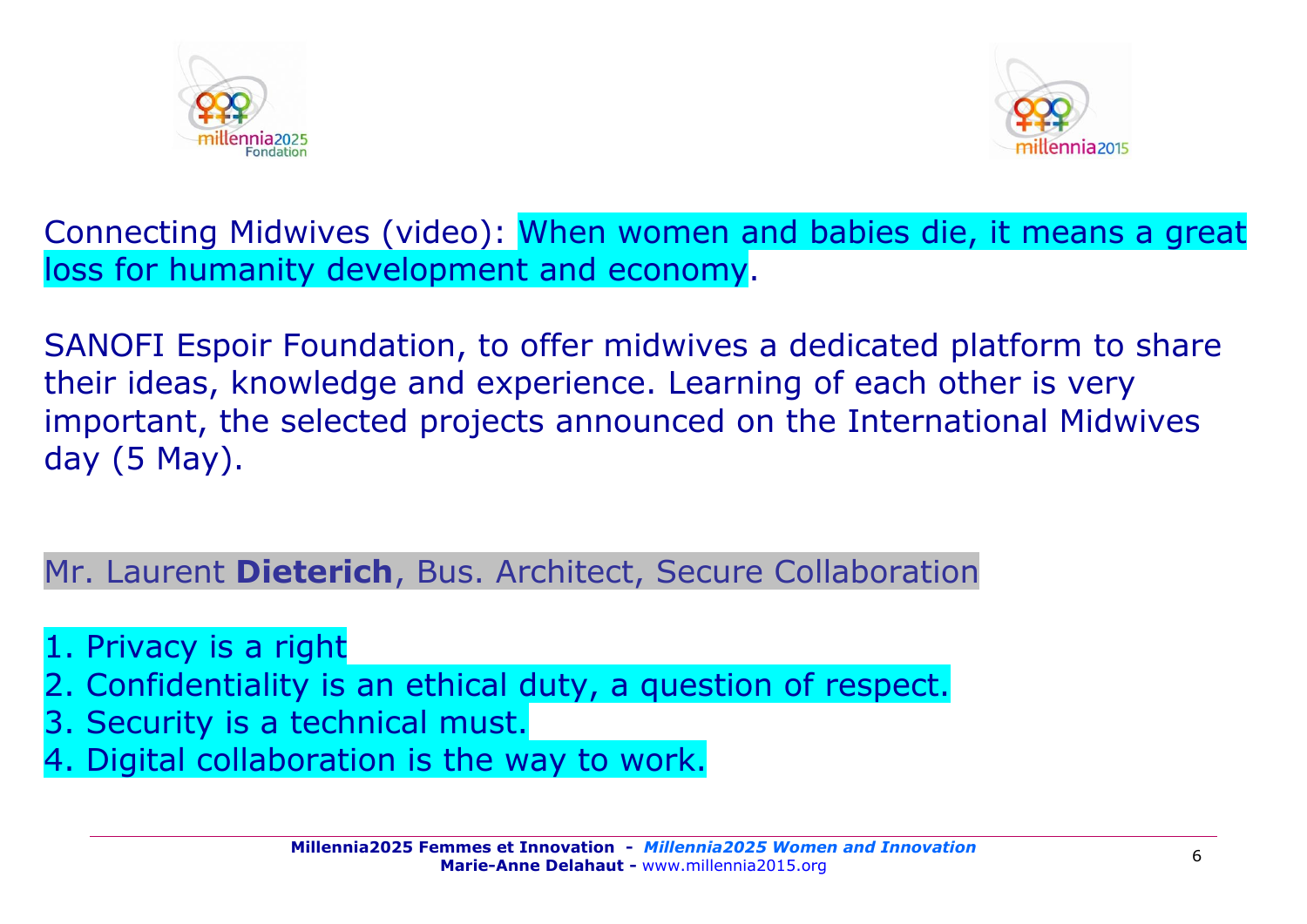



Securely Save and Share: "SecureSafe preserve what matters".

Case 1: You. ME. Store highly private info, sending secure links instead of files.

Case 2: Team. Store and share private documents.

Case 3. Large organization: Deliver private docs and large amount of processes to customers, partners, citizens.

=> Millennia Project: Experimental program for clinics, hospitals and organizations. How to develop it?

Privacy is such a basic question. The tools have to be accessible to everybody, easily, even for people who cannot read.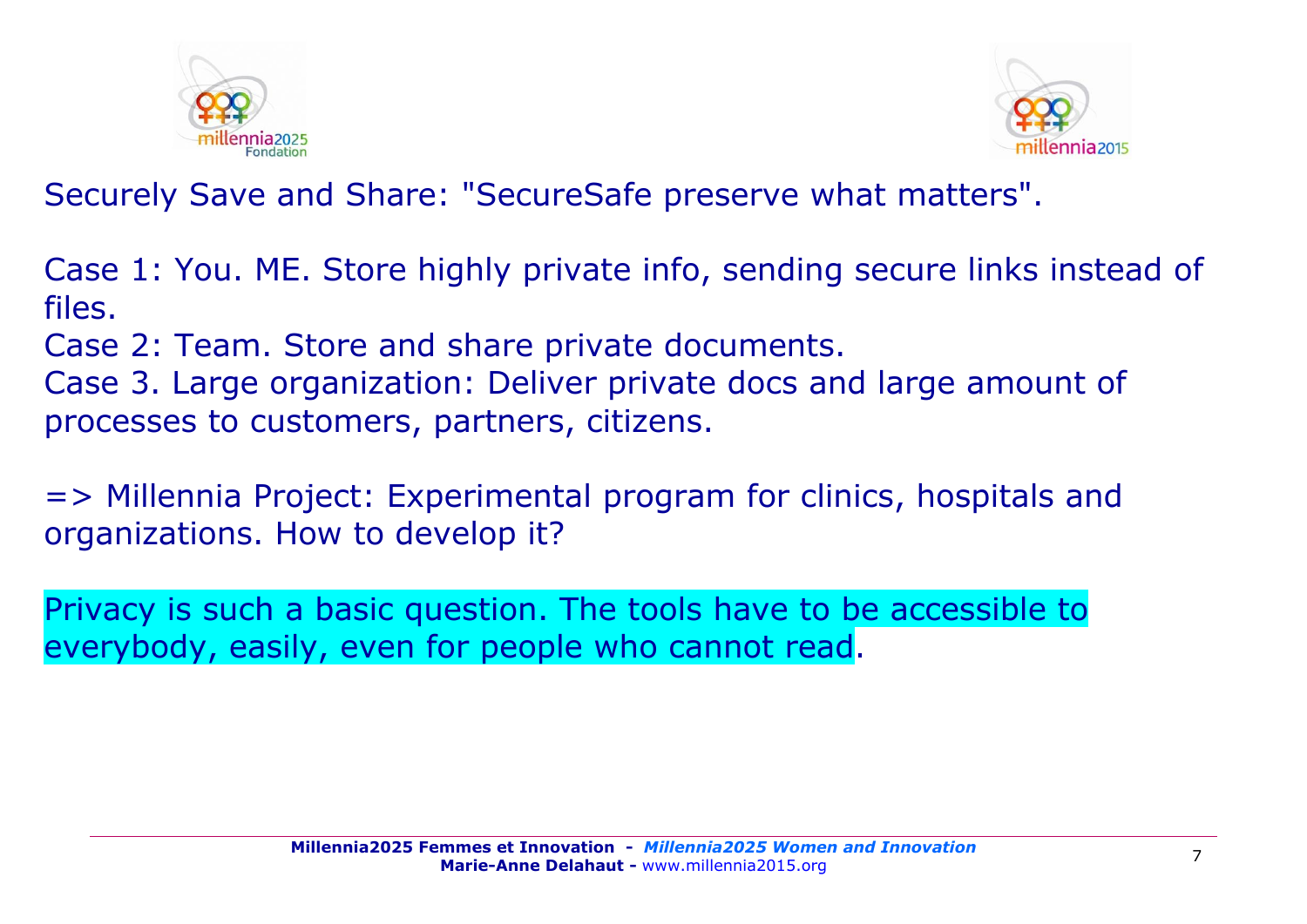



## **3. Connecting Nurses Ceremony Award**

Marie **Seignobos**, chargée de mission in the management of care in University Hospital of Geneva MàC - Menu à Choix

Tool in images, to help patients or children who don't speak the language: they can select their problems and wishes.

#### **4. Innovative partnerships for scaling up women's health**

Pr. Yunkap **Kwankam**, CEO Global eHealth Consultants An environment for scaling up innovations: The Global Knowledge Commons for m-eHealth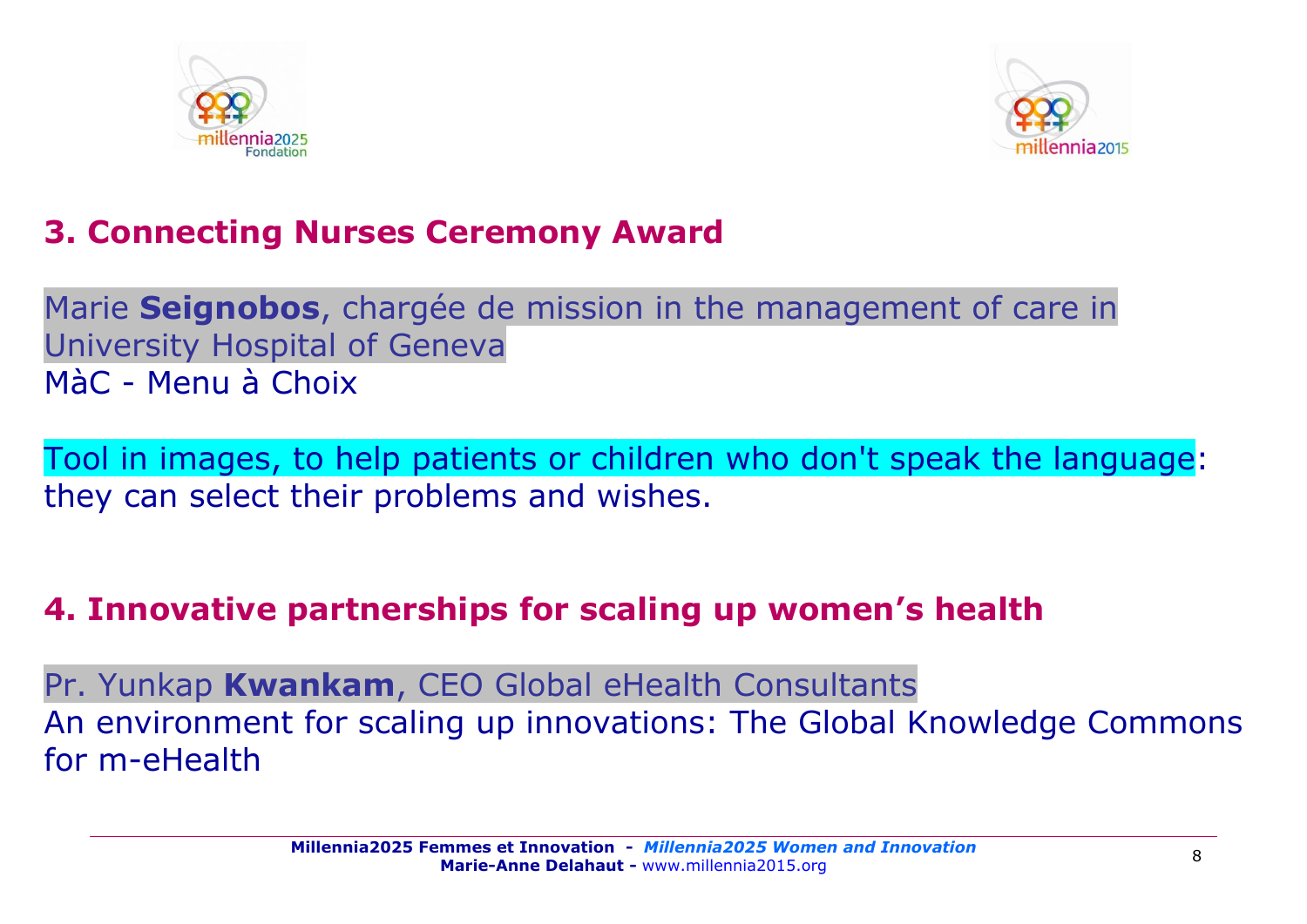



Weave m-eHealth and the innovations associated with them into the fabric of the health system.

=> a workbook to score the risks in scaling your projects.

The potential of even more tools for scaling up.

Background Actions: Disease: "there are no NDCs or infectious diseases - just diseases" Robert Sebbag Health Production: "The greatest opportunities for ICT in the health sector lie not in curing diseases but in producing health".

Grand challenges in m-Health

1. Creating a knowledge commons for m-Health;

2. Going to scale with m-Health interventions - commensurate with the scale of problems;

- 3. Creating integrated m-eHealth systems;
- 4. Transforming all health workers into ePractitioners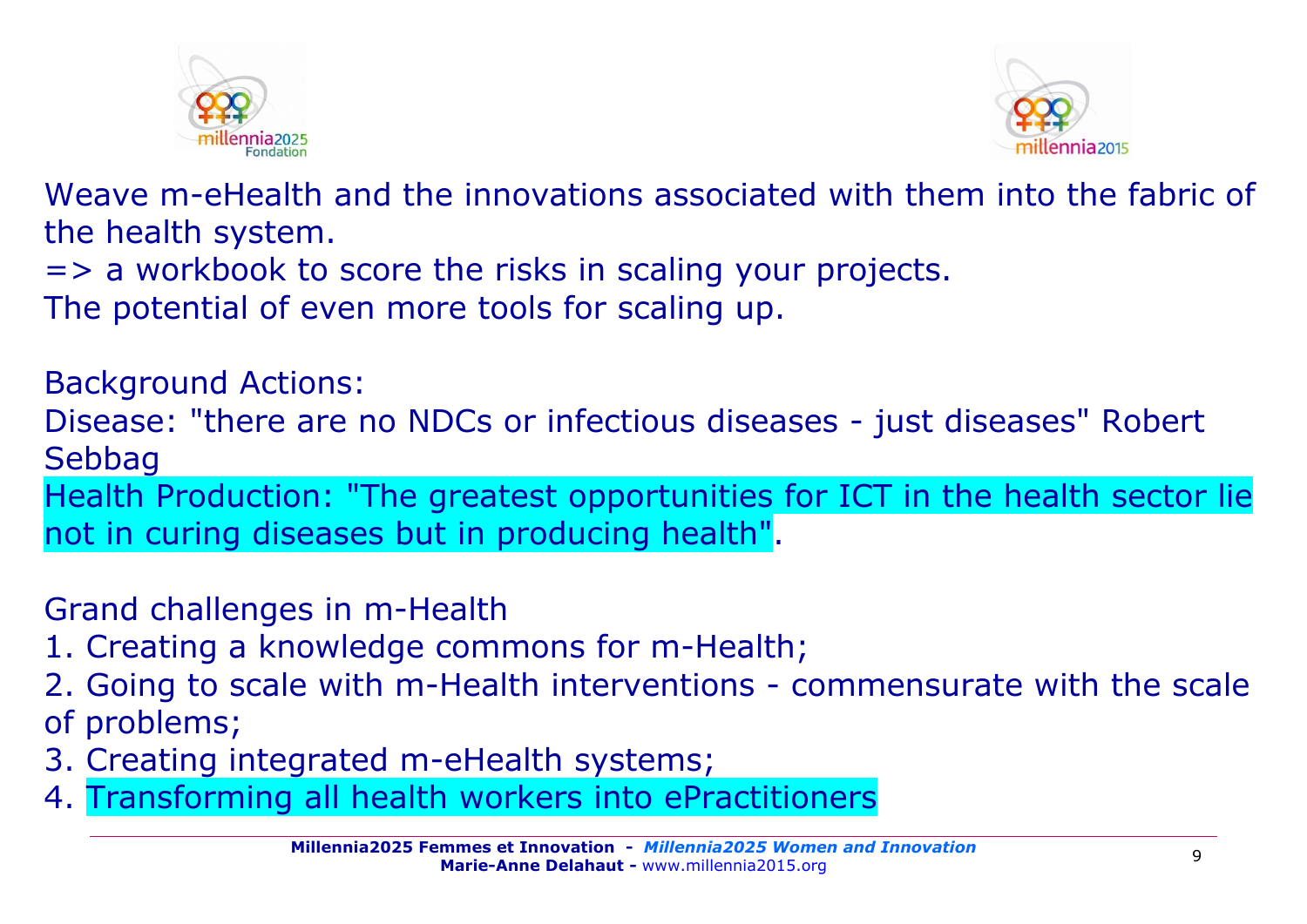

…



Dimensions of The Commons: registry of eHealth projects linked to publishers Who is who in Health - individuals and institutions Knowledge resources repository - articles, presentations, video: Not having to reinvent the wheel.

Institutionalizing The Commons Sustainability: "Commons as part of mainstreaming eHealth Build local capacity for Commons

Products and services : Beyond knowledge and information to products and services.

We must agree on how to tag projects, to describe the projects themselves using rules, to produce innovation: a task force to make all the information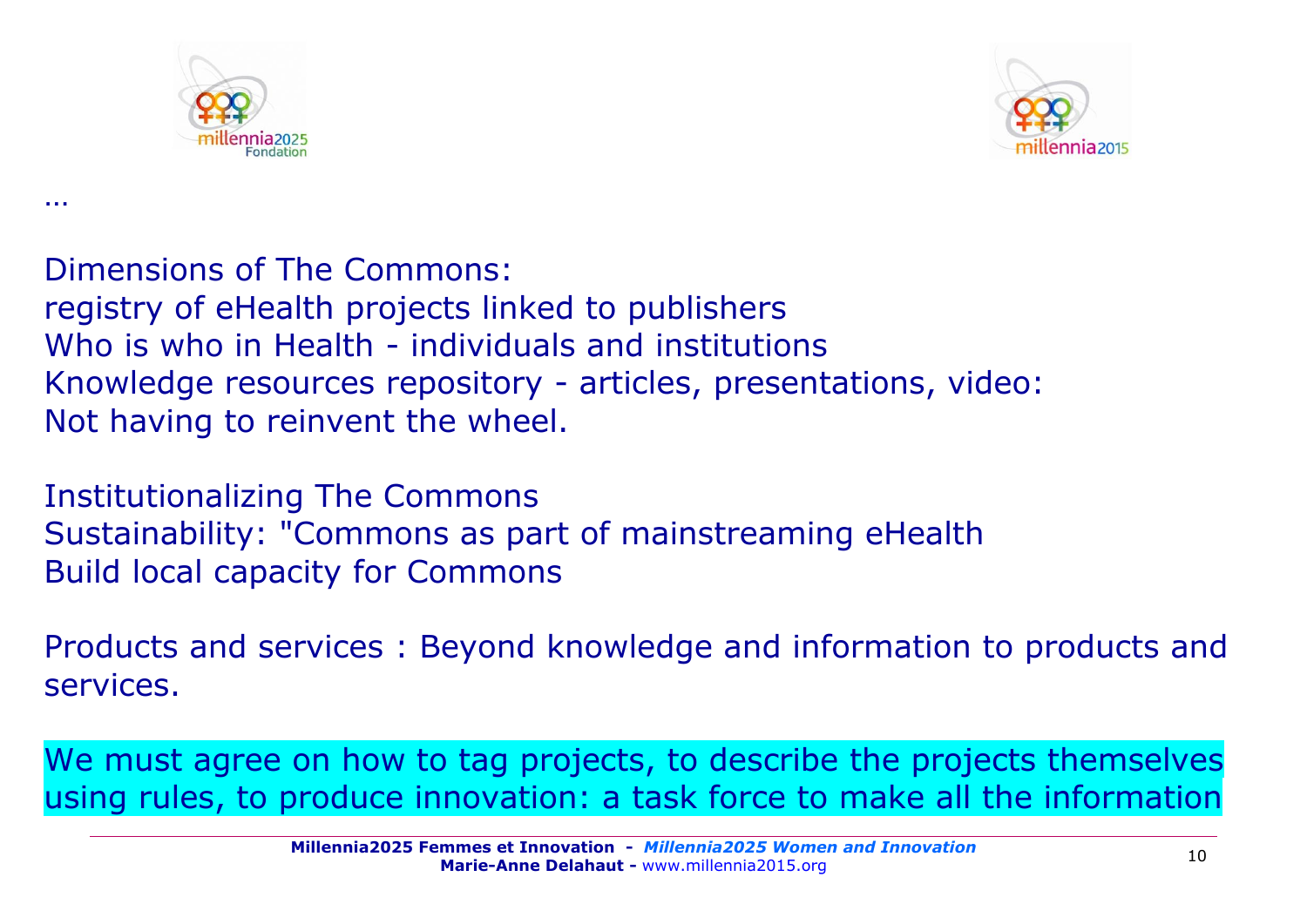



available to The Commons, in order to know what knowledge exists and how to share it.

#### Dr. Jordi **Serrano Pons**, CEO and Founder, UniversalDoctor Mobile Midwife Presentation of Zero Mothers Die in Ghana

#### Mr. Martin **Bernhardt**, SANOFI International

Big prevention programs, the teachers are the most important contact for social innovation. They did not search for a pilot but did build an initiative, with the minister of Education. Another goal is to create a framework to reproduce the project to combine education and health at a very early age.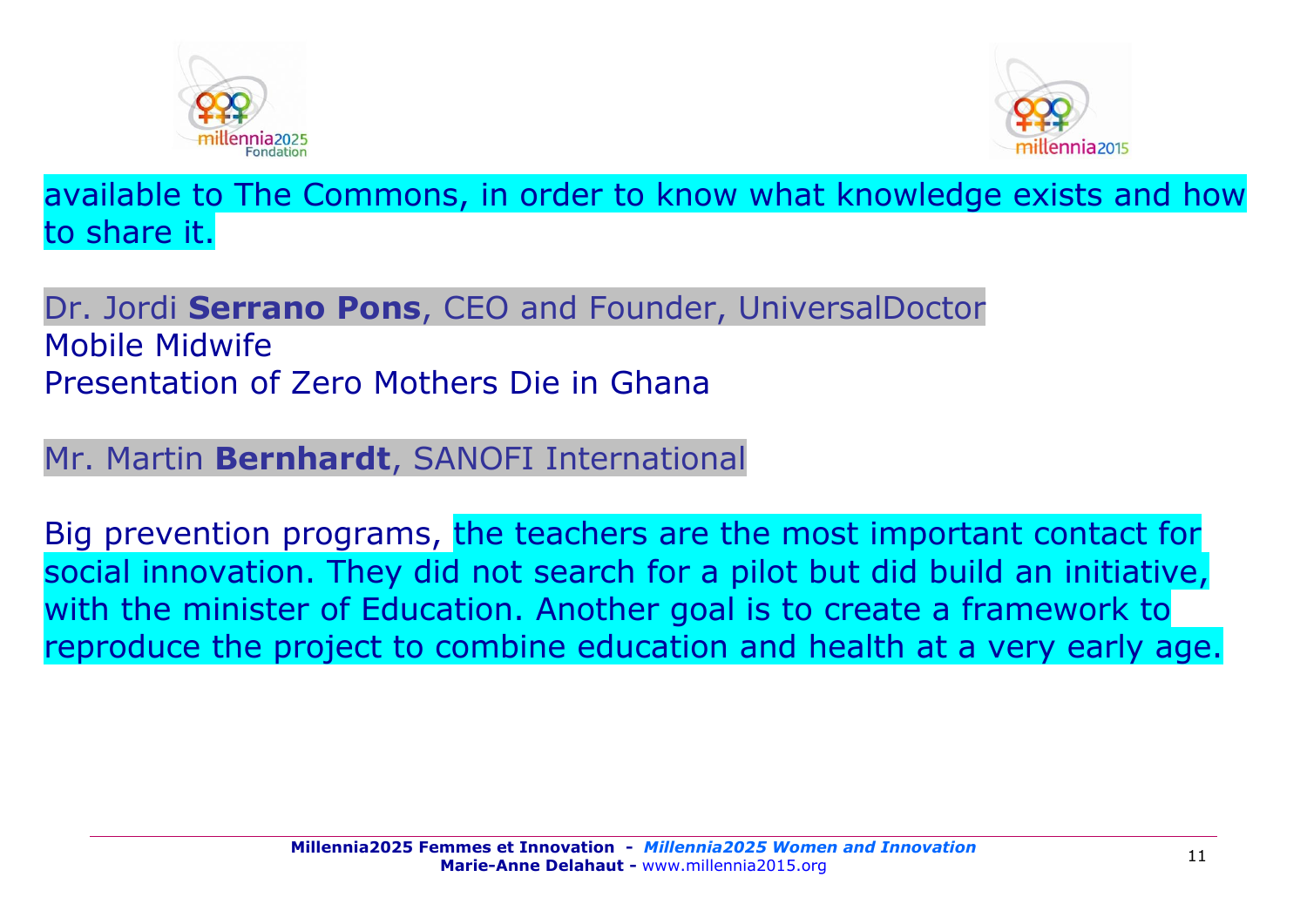



## Dr. Line **Kleinebrel**, President, UNFM

Digital University, distant learning for developing countries. Working with partners. Le Réseau en Afrique francophone pour la Télémédecine. To help the health workers to have access knowledge, to communicate with patients and particularly women. The presentations use pictures, but also the voice in different language. Trying to help with diabetes during the Ramadan, using mobile phones.

Mrs. Phyllis **Zimmer**, President, Nurse Practitioner Healthcare Foundation

The beauty of a platform is that it involves everybody.

The Nurses Practitioners are on the first line, patients trust them. Nursing opens the doors and is very powerful. We need the nurses on the front line.